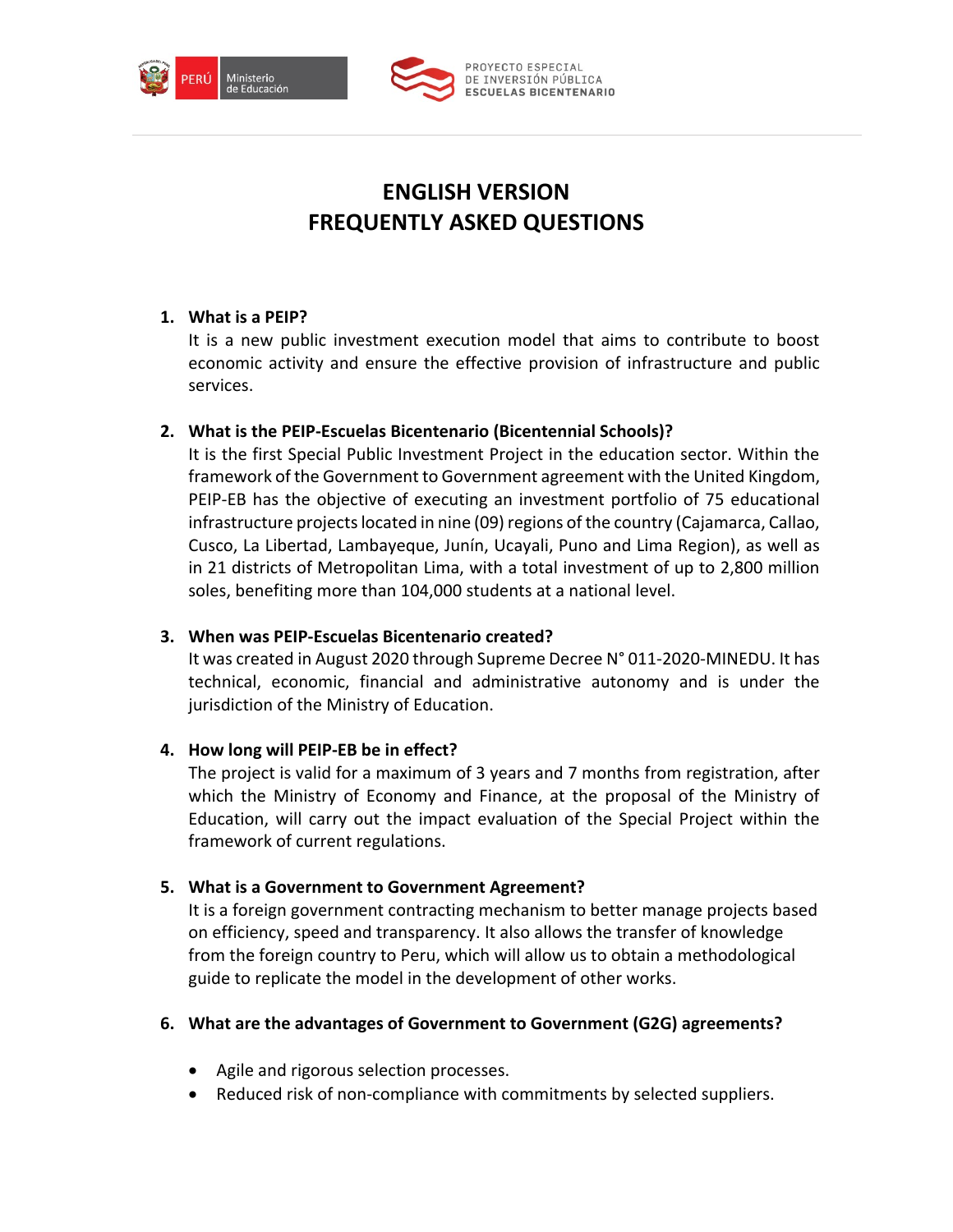



- Greater negotiation capacity with suppliers to access the best quality offers and with greater benefits for the country.
- Acquirement of innovative knowledge and international best practice by the Peruvian state focused on the infrastructure and education sector.

# **7. What is the scope of the G2G agreement?**

- Project Management Office (PMO)
- Knowledge transfer
- Specialized Technical Assistance
- Procurement Process

## **8. What having a PMO mean?**

Having a PMO allows public investment projects in educational infrastructure to be executed on time with high standards, which guarantees the selection of suitable suppliers, thus allowing the efficiency of the entire process, both in the preparation of the detailed design and the construction process of the works.

## **9. What does knowledge transfer mean?**

The knowledge provided through this Specialized Technical Assistance from the United Kingdom will be transferred to our country and can be replicated in new educational infrastructure works, through a second Bicentennial Schools project or through local and regional governments.

## **10. What does the Specialized Technical Assistance consist of?**

Specialized Technical Assistance is the service contracted after the signing of the Government to Government agreement signed with the United Kingdom, which allows us to have an advisory service to develop the selection and bidding processes, implement a project management office, use standardized contracts, Building Information Modeling (BIM) collaborative methodology and the Fast-Track modality, in order to ensure the completion and delivery of works within the established deadlines, applying best practices and high international standards to ensure efficient project management and transparent processes, reaffirming anticorruption practices.

## **11. What does the procurement process consist of?**

It is a process governed by three fundamental principles: fair, transparent and open. All this leads to the best possible competition in benefit of the state. The process involves permanent communication between the client and the bidders, for which the AWARD system has been designed for questions and answers, technical visits, meetings to provide specific information to the bidders and detailed feedback.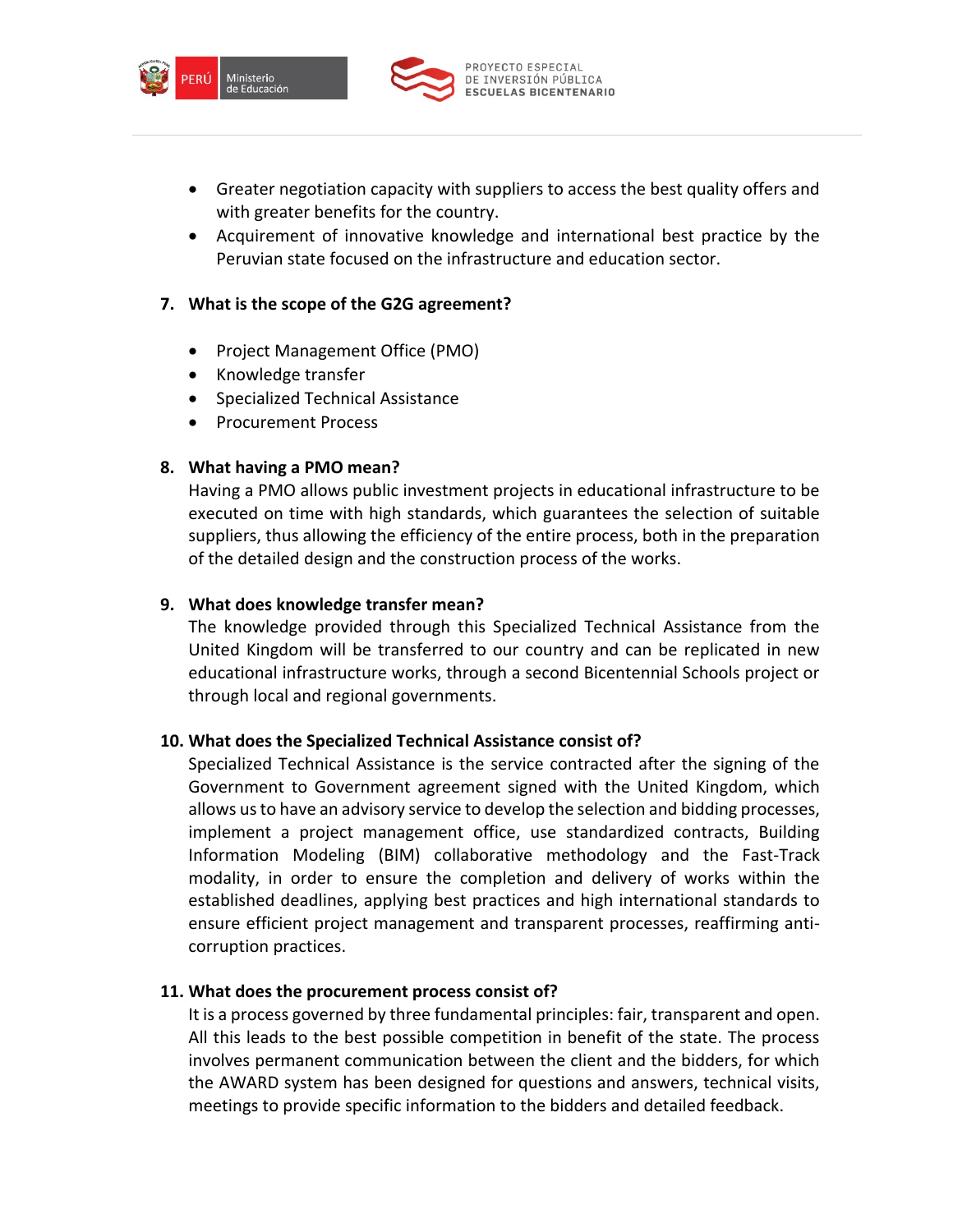



#### **12. How will investment projects be implemented?**

- The infrastructure projects will be implemented with the BIM methodology, within the framework of the provisions of Supreme Decree N°289-2019-EF, which implies a collaborative work and under the Fast Track modality, which contributes to the improvement of quality, effectiveness, efficiency and speed in the execution of public investment in infrastructure.
- The 75 Bicentennial Schools projects will also have modular designs adapted to their respective bioclimatic conditions. In this way, the following catalogues will be applied: Coast, Rainy Coast, Highlands, Freeze Zones and Jungle.
- **13. Are there any similar successful experiences in the country with the United Kingdom?**

Yes, this contracting mechanism was applied in the successful model for the Lima 2019 Pan American Games.

#### **14. Will the United Kingdom team execute the works?**

No, the United Kingdom and Finland as strategic partners form a team that will only provide advice to PEIP-EB to manage the projects, i.e. the implementation of a PMO (Project Management Office), the procurement process, the contracting system and knowledge transfer so that the process can be replicated in other works.

#### **15. Which companies can participate in the contracting process?**

Any Peruvian or foreign company with previous experience in the execution of projects of similar size and specifications, management capacity and ethical policy, can participate in the processes that we are convening through the Government to Government agreement with the United Kingdom.

#### **16. Is there any limit to the number of partners in a consortium?**

Full fair and reasonable consideration will be given to the consortium proposal; strategic, tactical, and operational constraints notwithstanding there is no definitive "limit" where practicable

**17. Our business suffered a big impact to sales in 2020 due to COVID (projects were suspended for several months). How will this be considered when assessing the financial capacity of our company?**

Full fair and reasonable consideration of all technical and commercial factors will be taken into consideration when evaluating bids. Objective financial review will be considered relative to historical account periods.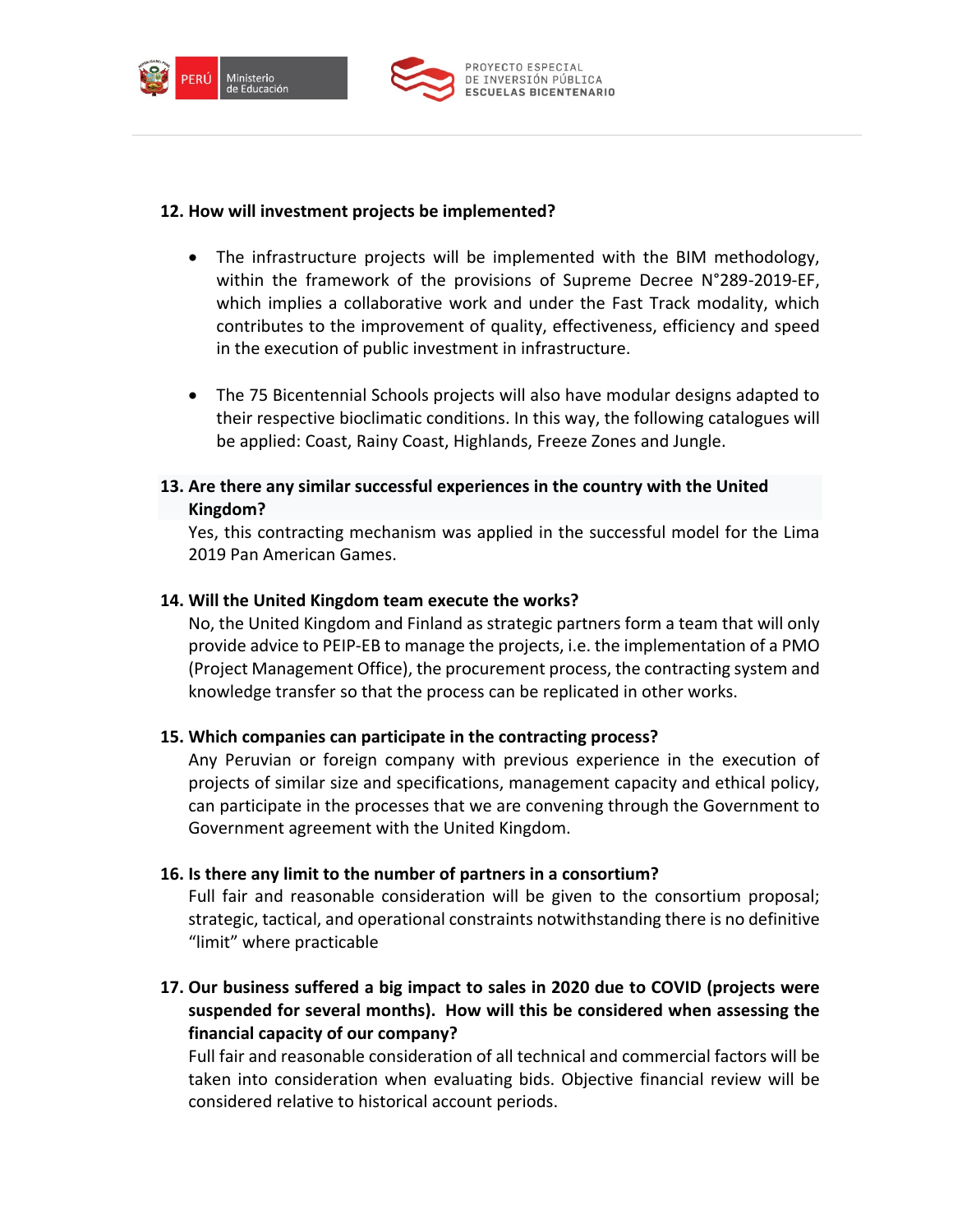



**18. Will you accept case studies of our previous experience that are for other types of building work, not education?**

Technical Compliance with the design parameters of the Package or Project should be as complete and progressive as possible

#### **19. Can we win more than one package?**

Bids for each package will be considered on their merits and in alignment with risk profile analysis and financial suitability. there is no formal barrier to a Contractor winning 1 or more than 1 package.

**20. Will we be responsible for any land acquisition?** No, land acquisition is the responsibility of PEIP-EB

## **21. Can we modify the Mandatory Undertaking?**

No, full, formal compliance with the MU is mandatory to proceed.

#### **22. When do we have to commit to forming a consortium?**

All companies must provide their own MU and form part of the PQQ / ITT process should they be part of the consortium. Should a new company be introduced later, we reserve the right to exclude you from the tender. BUT, for a company's information to be considered (such as turnover or previous experience), they must for part of the consortium

**23. What suite of contract are we going to be using? NEC, FIDIC, which options, etc.** The contract details will be confirmed during the tender for each package, but it is envisaged to be using the NEC4 suit of contracts at this stage

#### **24. What type of contract is expected to be utilised?**

It is anticipated that the Bicentennial Schools will be tendered and awarded as Design and Build Contracts. The Contractor will be requested to identify the Designer in their bid

**25. Who is going to be the "Client" in the contract? Will it be KOULU or PEIP-EB?** The Client or Employer will be PEIP-EB

## **26. What is the tender and procurement programme ?**

Tender and procurement of all 75 schools, in packages, should be completed in Q3 of 2022